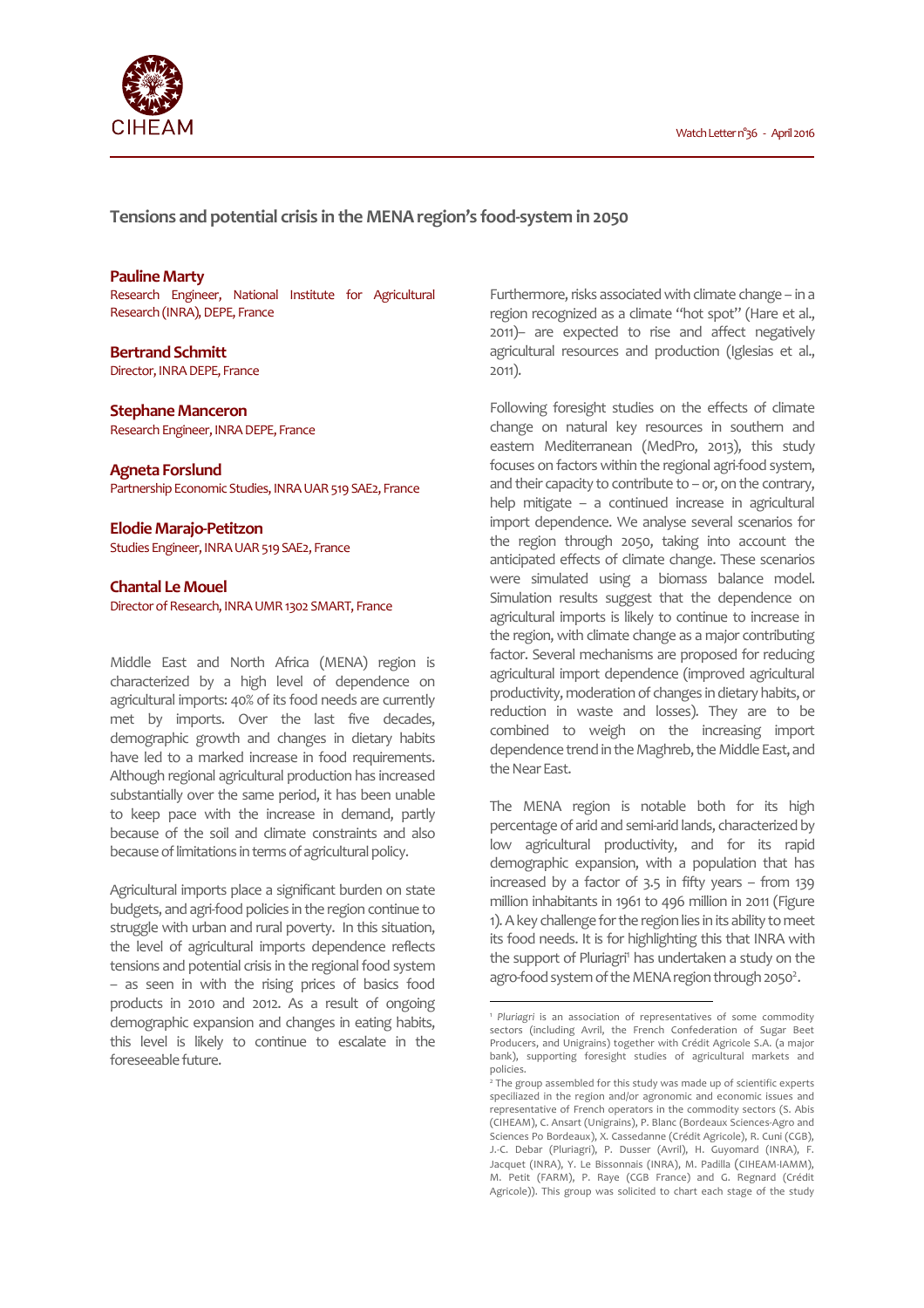



#### Figure 1 **The MENA region and its sub-regions**

(2011 data; "pop."=population; "food dependency"=dependence on imports [percentage of kilocalories consumed that are supplied by food imports])

# **Agricultural imports cover 40% of regional food requirements and are increasing rapidly**

While the demand for agricultural products increased six fold from 1961 to 2011 in the MENA region, as a result of the population's growth combined with a pronounced nutritional transition, the domestic supply rised only fourfold, partly due to the region's severely limited land and water resources.

As gains in agricultural production have failed to keep pace with rising food requirements, the imbalance has been made up by an increased reliance on international markets to meet food and feed domestic requirements: net dependence on agricultural imports has increased from 10% to 40% in fifty years, with significant variation among sub-regions (Figure 2). The challenge of supplying the MENA region through international markets that appeared in the 1970s (Allaya et al., 1988) is even more daunting today.

 $\overline{a}$ 

Between the beginning of the 1960s and the end of the 2000s, the Maghreb and the Middle East saw their dependence on agricultural imports increasing from, respectively, 10 to 54% and from 15 to 50%. In the Near East, where this dependence already stood at 40% at the beginning of the period, a similar level around 50% was reached by the end of the 2000s. Egypt shows lower levels of agricultural import dependence, but nevertheless moved from 10 to 30%. Turkey is the exception within the region, with a historically low agricultural import dependence that has reached 10% only in the past few years.

Under current trends, the agricultural import dependence of the MENA region is likely to continue to rise through 2050. We used the GlobAgri-Pluriagri model (see box) to simulate the effects of projecting current trends of the various components of the MENA's agri-food system through the year 2050 ("Current trends without climate change" scenario) on the regional agricultural import dependence.

In the MENA region as a whole, improved yield up to 2050 would not be sufficient to compensate rising food needs. Because of the constrained cultivable area, the imbalance between domestic supply and demand would be made up by increased agricultural imports, resulting in rising regional import dependence, from 40% in the initial (2008) situation to 45% in 2050.

This regional average masks contrasted situations according to sub-regions. Egypt, the Middle East and the Near East would experience a substantial increase in their import dependence, from 30 to 53%, from 51 to 62% and from 51 to 63% respectively. In the Maghreb and Turkey, domestic agricultural production would expand faster than domestic demand, enabling both subregions to reduce their import dependence level between 2008 and 2050 (Figure 2). In the Maghreb import dependence would decrease from 54 to 46%, while Turkey could even become a net exporter of agrifood products, with import dependence shifting from 11 to -10%.

and advise the project team. For further reading on this study, see Le Mouël C., Forslund A., Marty P., Manceron S., Marajo-Petitzon E., Caillaud M.-A., Schmitt B., 2015. *Le système agricole et alimentaire de la région Afrique du Nord – Moyen-Orient à l'horizon 2050: Projections de tendance et analyse de sensibilité*. Final study report for Pluriagri. Paris and Rennes: INRA-DEPE & INRA-SAE2, 138 pp. and INRA, 2015. Addressing Agricultural Import Dependance in the Middle East-North Africa Region through the year 2050. Executive summary of the study supported by Pluriagri, 8 pp.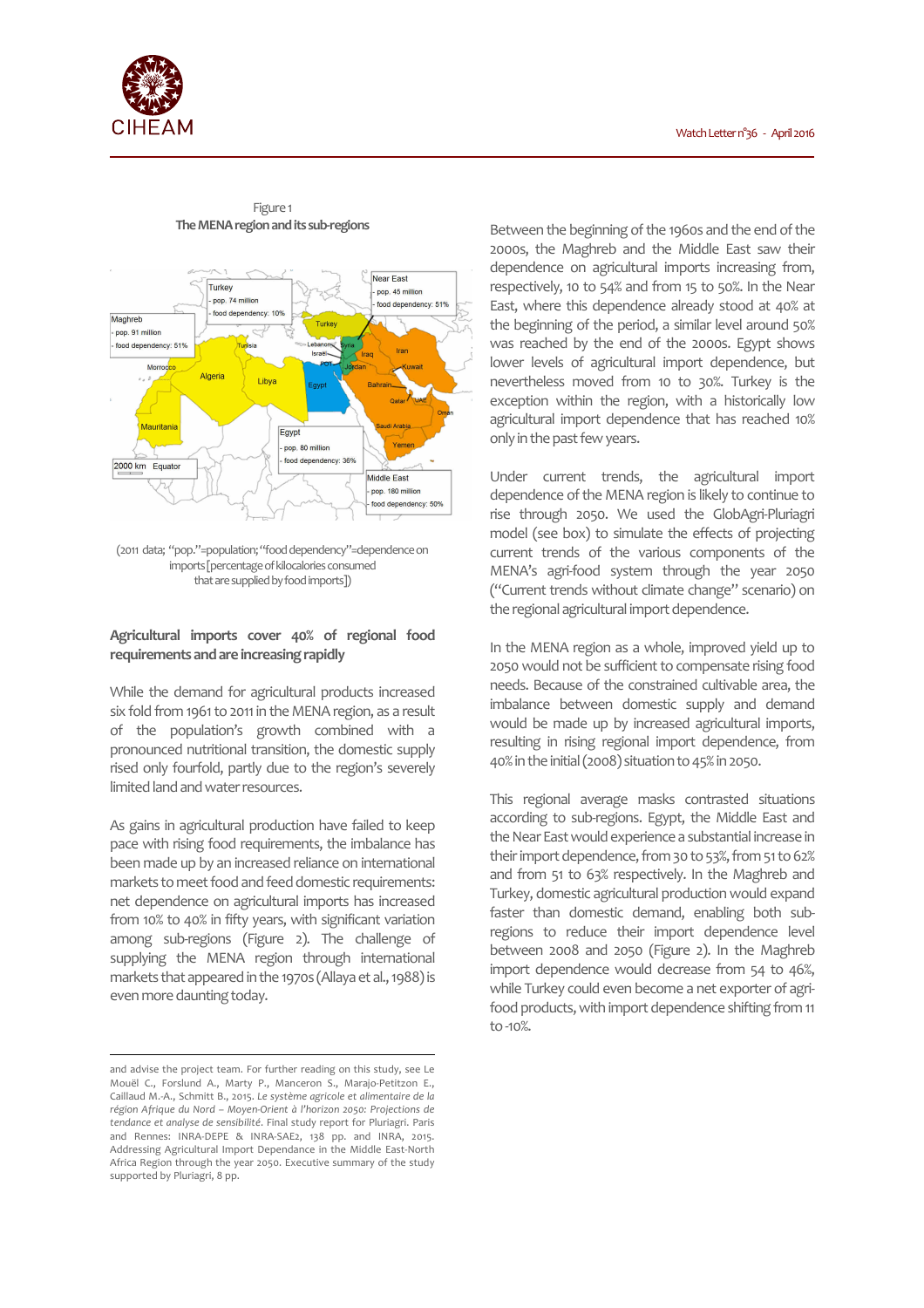

# **Climate change effects are likely to increase significantly agricultural imports of the MENA region**

As MENA is potentially one of the regions the most heavily affected by future climate change, we considered the most extreme case projected by the IPCC (RCP-8.5). According to the available literature, we then adjusted the hypotheses on crop yield growth and on maximum cultivable areas relative to the "Current trends without climate change" scenario. In the resulting "Current trends with increased climate change" scenario, crop yields in 2050 are between 10 and 20% less than in the previous scenario. Regarding cultivable land, the Maghreb would be the most affected sub-region, losing close to half of its cultivable land area between now and 2050. The Near East would also be strongly impacted, losing a quarter of currently cultivated area. Cultivable land area would remain unchanged in the Middle East. Given its distinct geography, Turkey could experience a significant increase in cultivable land area, amounting to 15% of currently cultivated land.

#### Figure 2

**Agri-food net import dependence of the MENA region and sub-regions in 1961, 2008 and in 2050 in each scenario**  (share in % of net imports in total domestic consumption, expressed in kilocalories)



As we assume continued availability of water for irrigation, yields and cropping areas are unchanged for irrigated agriculture. As a result, our "Current trends with increased CC" scenario leaves Egypt unaffected relative to the previous scenario<sup>3</sup>.

 $\overline{a}$ 

The severe deterioration of the conditions of agricultural production in the Maghreb would result in a sharp increase in its dependence on agri-food imports, increasing to 68% of domestic consumption by the year 2050 (Figure 2). The increased dependence on agricultural imports in the Middle East and Near East sub-regions would also be aggravated, with coefficients of import dependence reaching now 64 and 67%, respectively. For those subregions, climate change is likely to translate in aggravated risks for the food system.

Within this rather bleak overall picture, Turkey appears once again as the exception, with the beneficial impacts of climate change in terms of cultivable land area compensating for the negative impacts in terms of yields. This country could slightly strengthen its position as a net exporter of agri-food products in the "Current trends with increased CC" scenario relative to the previous one, and its role in the region's food supply

### **Which levers to reduce food dependence?**

Current trends in population growth, dietary habits and agricultural production would lead to a continued rise in agricultural imports in the MENA region through 2050. The economic, social and political risks of reaching such elevated levels of agricultural import dependence are well known: trade imbalances; increased national public debts; strong exposure to global market fluctuations; recurrent food crises; increasing poverty; and an overall weigh on the region's food-system resilience.

Slowing this rise in agricultural import dependence is thus imperative. In this study, we analyzed three ways of reducing the burden of import dependence in the MENA region: i) stimulating agricultural production ("Technical progress" scenario that allows an improvement of both crop yields and animal efficiency); ii) regulating food demand ("Mediterranean diet" scenario that reduces the regional food demand and centers it around traditional products); and iii) reducing food waste and losses along the food supply chain ("Reduced waste and loss" scenario, that increases the apparent crop yields in reducing losses at the field margins and decreases apparent food consumption, i.e. "food availability" in limiting losses at the distribution and consumption stages).

<sup>&</sup>lt;sup>3</sup> For a complete analysis on the water challenge and agriculture in Egypt, see Blanc and Abis, 2014.